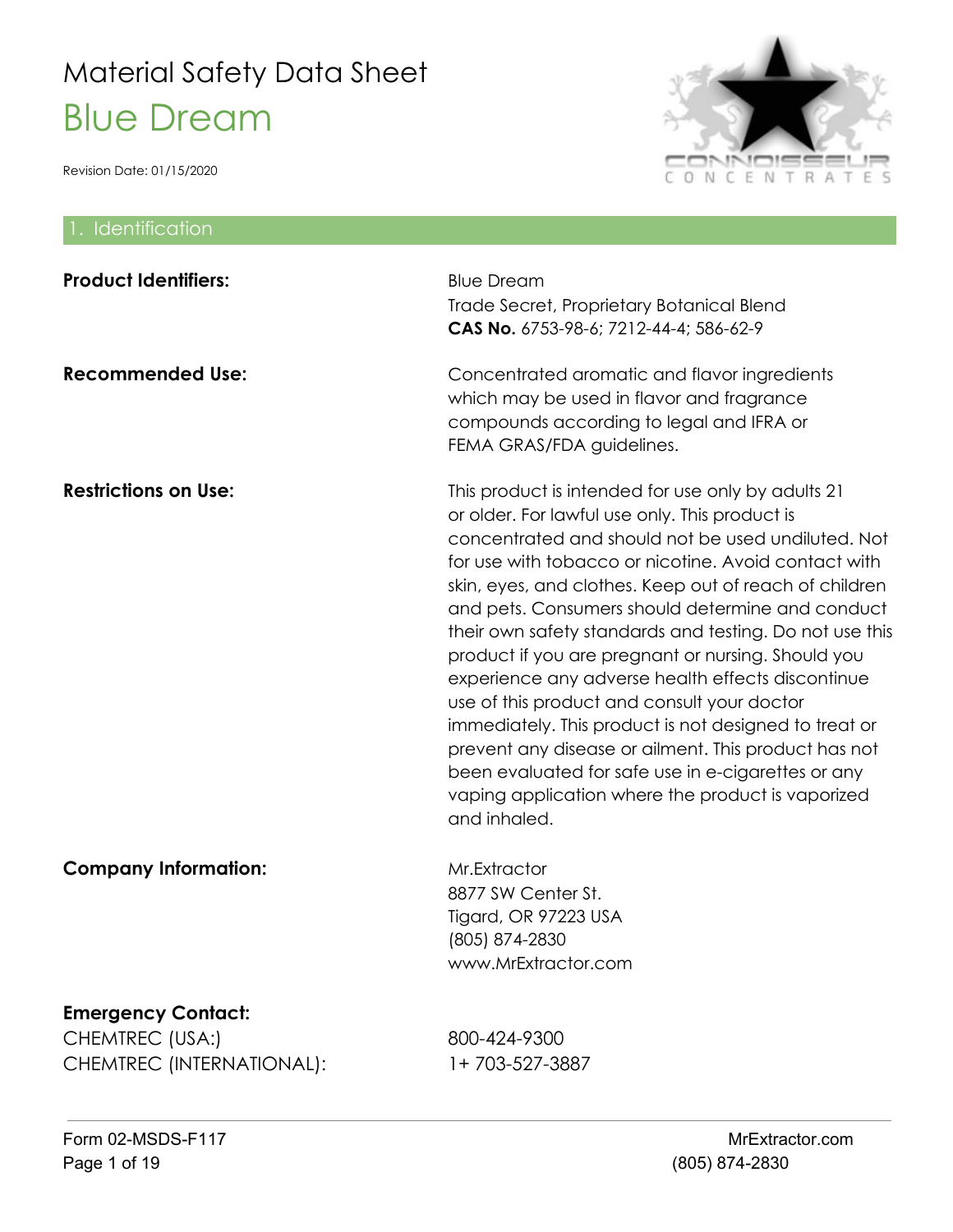Revision Date: 01/15/2020

#### 2. Hazard Information

| <b>Hazard Class</b><br><b>Physical Hazards:</b> | <b>Hazard Type</b><br>Flammable Liquids                                                                                        | <b>Category</b><br>Category 3                                       |
|-------------------------------------------------|--------------------------------------------------------------------------------------------------------------------------------|---------------------------------------------------------------------|
| <b>Health Hazards:</b>                          | Acute Toxicity, Oral<br><b>Skin Corrosion/Irritation</b><br>Serious Eye Damage/Irritation<br>Sensitization, Skin<br>Aspiration | Category 5<br>Category 2<br>Category 2A<br>Category 1<br>Category 1 |
| <b>Environmental Hazards:</b>                   | Aquatic Environment, Acute<br>Aquatic Environment, Long Term                                                                   | Category 1<br>Category 1                                            |

#### **GHS Label Elements:**



**Signal Word:** Danger

Hazard Statement: Flammable liquid and vapor. May be harmful if swallowed. May be fatal if swallowed and enters the airways. Causes skin irritation. Causes skin and eye irritation. May cause an allergic skin reaction. Causes serious eye irritation. Very toxic to aquatic life. Very toxic to aquatic life with long lasting effects.

# **Precautionary Statement:**

**Prevention:** Keep away from heat, hot surfaces, sparks, open flames and other ignition sources. No Smoking. Keep the container tightly closed. Ground and bond container and receiving

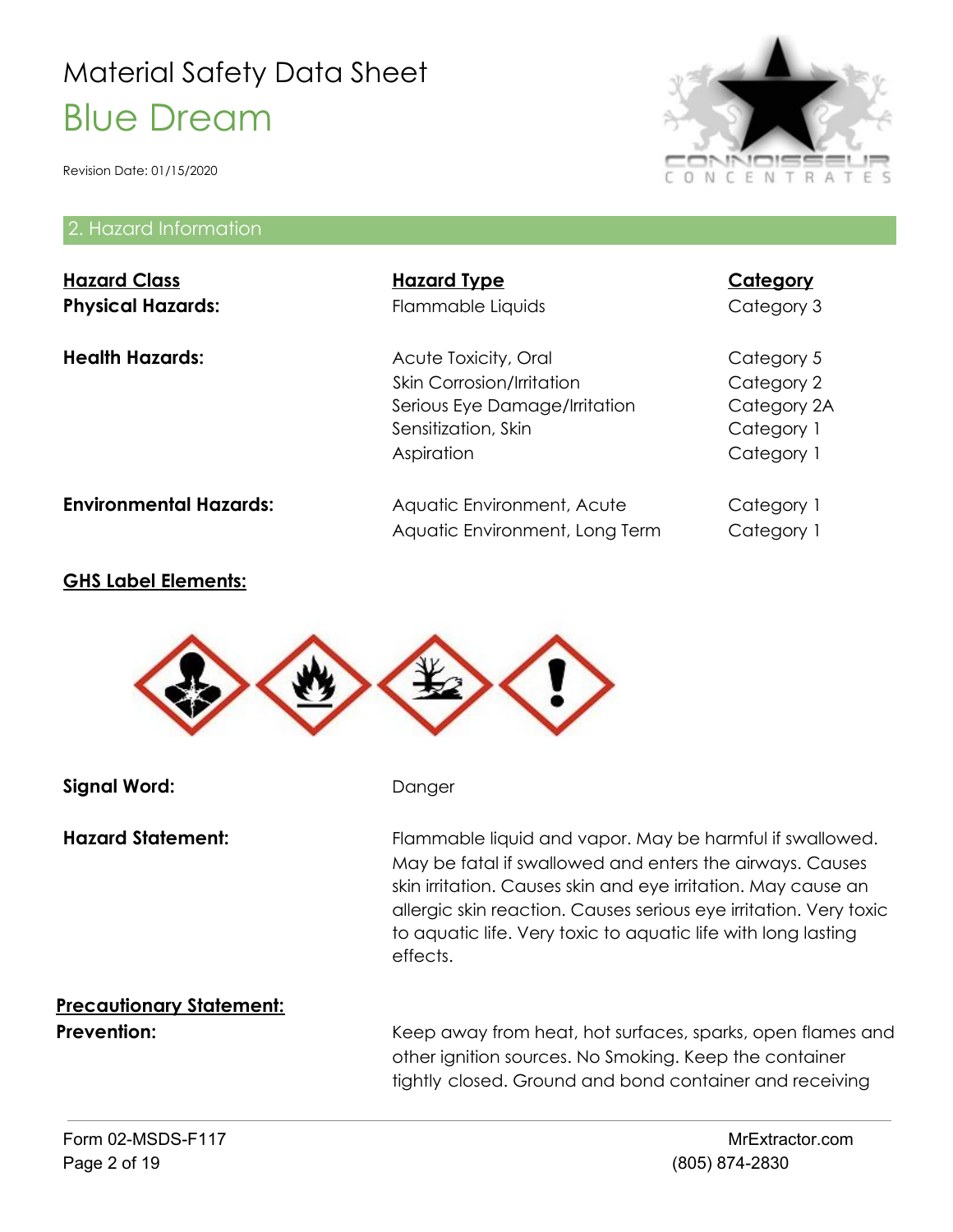Revision Date: 01/15/2020



|                                                             | equipment. Use explosion-proof<br>electrical/ventilating/lighting equipment. Use non-sparking<br>tools. Take action to prevent static discharges. Avoid<br>breathing mist or vapor. Wash thoroughly after handling.<br>Contaminated work clothing should not be allowed out of<br>the workplace. Avoid release to the environment. Wear<br>protective gloves/protective clothing/eye protection/face<br>protection.                                                                                                                                                                                                                                    |
|-------------------------------------------------------------|--------------------------------------------------------------------------------------------------------------------------------------------------------------------------------------------------------------------------------------------------------------------------------------------------------------------------------------------------------------------------------------------------------------------------------------------------------------------------------------------------------------------------------------------------------------------------------------------------------------------------------------------------------|
| Response:                                                   | IF SWALLOWED: Immediately call a POISON CENTER/doctor.<br>Do NOT induce vomiting. If ON SKIN (or hair): Take off<br>immediately all contaminated clothing. Rinse skin with<br>water. IF IN EYES: Rinse cautiously with water for several<br>minutes. Remove contact lenses, if present and easy to do.<br>Continue sinsing. Call a POISON CENTER/doctor if you feel<br>unwell. If skin irritation or rash occurs: Get medical<br>advice/attention. If eye irritation persists: Get medical<br>advice/attention. Take off contaminated clothing and wash<br>it before reuse. In case of fire: Use appropriate media to<br>extinguish. Collect spillage. |
| Storage:                                                    | Store in a well-ventilated place. Keep cool. Store locked up.                                                                                                                                                                                                                                                                                                                                                                                                                                                                                                                                                                                          |
| Disposal:                                                   | Dispose of contents/container in accordance with<br>local/regional/national/international regulations.                                                                                                                                                                                                                                                                                                                                                                                                                                                                                                                                                 |
| <b>Hazard(s) not Otherwise</b><br><b>Classified (HNOC):</b> | None known.                                                                                                                                                                                                                                                                                                                                                                                                                                                                                                                                                                                                                                            |
| <b>Supplemental Information:</b>                            | 100% of the mixture consists of component(s) of unknown<br>acute inhalation toxicity.                                                                                                                                                                                                                                                                                                                                                                                                                                                                                                                                                                  |

### 3. Composition / Information on Ingredients

| <b>Chemical Name:</b> | <b>Batch No.</b> | CAS No.   |
|-----------------------|------------------|-----------|
| Humulene              | A0918.I          | 6753-98-6 |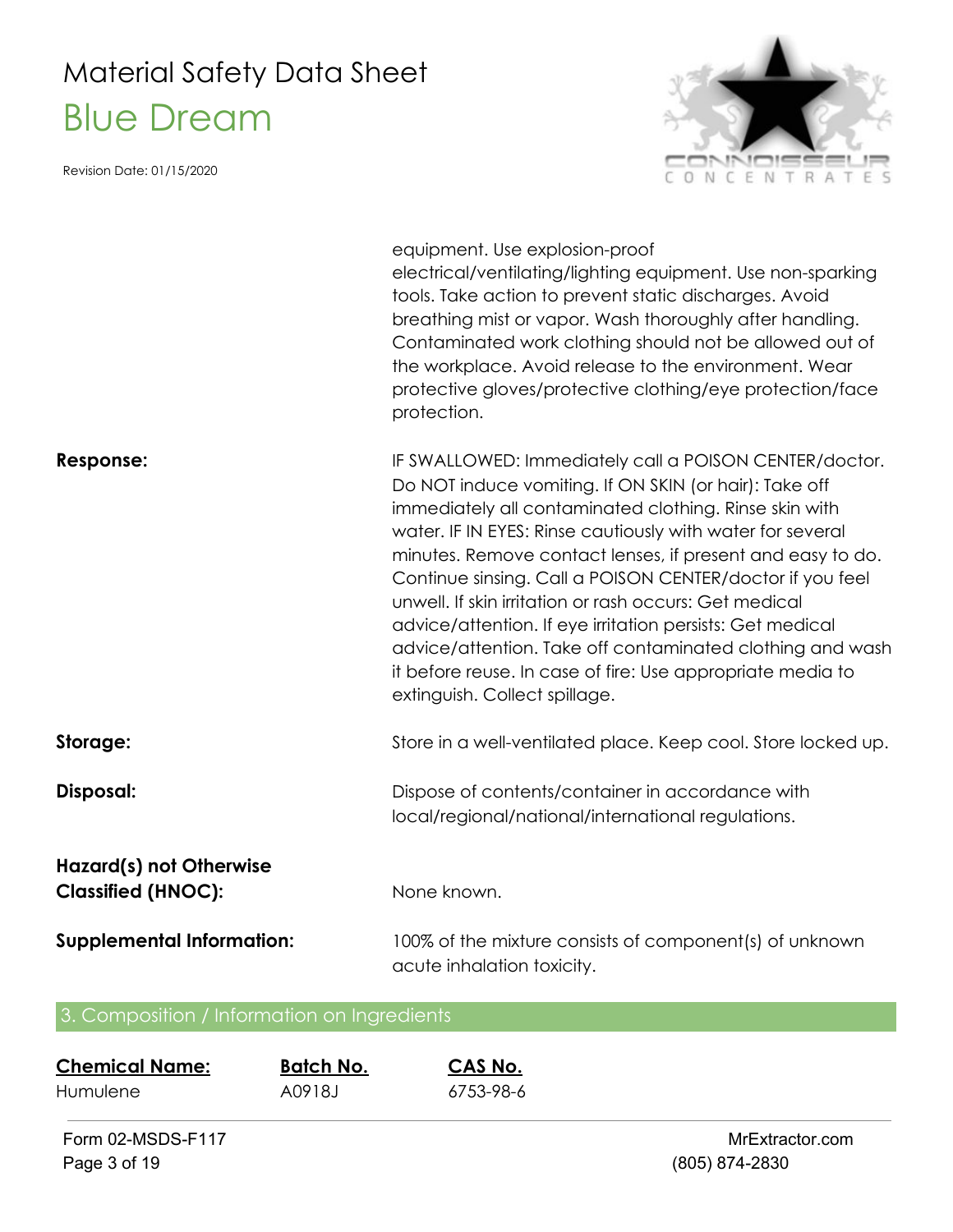Revision Date: 01/15/2020



| Nerolidol    | UU17114249ML | 7212-44-4     |
|--------------|--------------|---------------|
| Terpinolene  | C10H16       | 586-62-9      |
| L-Limonene   | L-4700       | 5989-54-8     |
| Alpha Pinene | A-11573      | $80 - 56 - 8$ |

**\*This product may contain other natural and artificial ingredients.**

**\*\*Specific chemical identities and/or its exact percentages in use have been withheld as a trade secret.**

### 4. First Aid Measures **Inhalation:** If breathing is difficult, remove to fresh air and keep at rest in a position comfortable for breathing. For breathing difficulties, oxygen may be necessary. Call a physician if symptoms develop or persist. **Skin:** If contact is made with the skin immediately take off all l contaminated clothing. Wash skin thoroughly with soap and water for several minutes. Get medical attention if irritation develops and persists. **Eye Contact:** Remove contact lenses if present and easy to do. Promptly wash eyes with plenty of water while lifting the eyelids. Get medical attention if irritation develops or persists. **Ingestion:** Call a physician or poison control immediately. If swallowed, rinse your mouth with water (only if the person is conscious). Do not induce vomiting. If vomiting occurs the head should be kept low so that stomach vomit doesn't enter the lungs.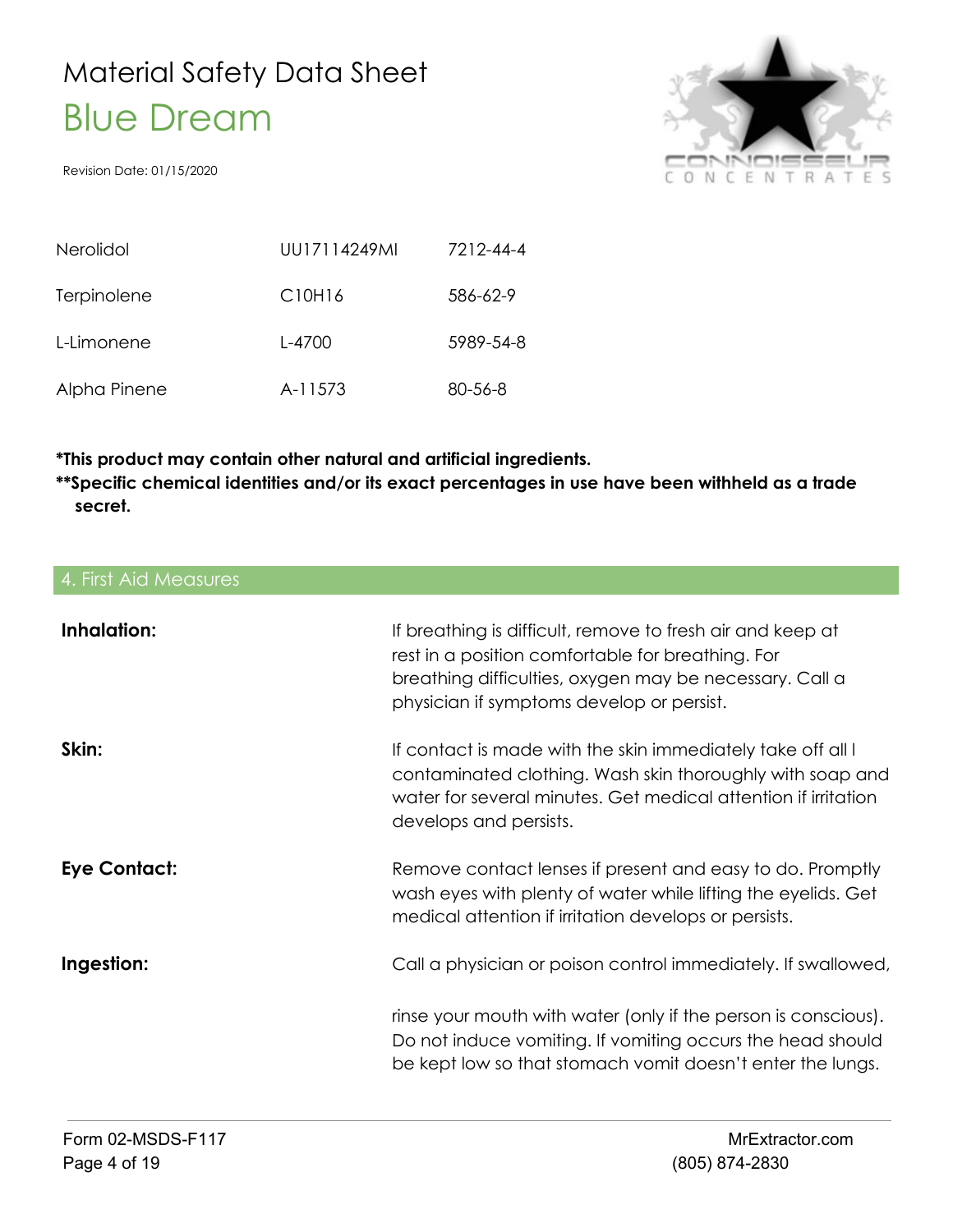

| Most Important Symptoms /          | Aspiration may cause pulmonary edema and pneumonitis.                                                                                                                                                              |
|------------------------------------|--------------------------------------------------------------------------------------------------------------------------------------------------------------------------------------------------------------------|
| <b>Effects, Acute and Delayed:</b> | Severe eye irritation. Symptoms may include stinging,<br>tearing, redness, swelling, and blurred vision. Skin irritation.<br>May cause redness and pain. May cause an allergic skin<br>reaction. Dermatitis. Rash. |
| <b>General Advice:</b>             | Ensure that medical personnel are aware of the material(s)<br>involved, and take precautions to protect themselves. Show<br>this safety data sheet to the doctor in attendance.                                    |

| 5. Fire Fighting Measures                                                       |                                                                                                                                                                                                                                                                                                                                                                                                                |
|---------------------------------------------------------------------------------|----------------------------------------------------------------------------------------------------------------------------------------------------------------------------------------------------------------------------------------------------------------------------------------------------------------------------------------------------------------------------------------------------------------|
| <b>Suitable Extinguishing Media:</b>                                            | Water spray, fog, CO2, dry chemical, or alcohol resistant<br>foam.                                                                                                                                                                                                                                                                                                                                             |
| <b>Unsuitable Extinguishing</b><br><b>Media:</b>                                | Do not use a solid water stream as it may scatter and spread<br>fire.                                                                                                                                                                                                                                                                                                                                          |
| <b>Specific Hazards Arising</b><br><b>From the Chemical:</b>                    | Fire may produce irritating, corrosive, and/or toxic gases.                                                                                                                                                                                                                                                                                                                                                    |
| <b>Special Protective Equipment</b><br><b>And Precautions for Firefighters:</b> | Call a physician or poison control center immediately. If<br>swallowed, rinse mouth with water (only if the person<br>is conscious). Do not induce vomiting. If vomiting occurs, the<br>head should be kept low so that stomach vomit doesn't<br>enter the lungs.                                                                                                                                              |
| <b>Firefighting Equipment /</b><br><b>Instructions:</b>                         | In case of a fire and/or explosion do not breathe fumes. Use<br>standard firefighting procedures and consider the hazards of<br>other involved materials. Move containers from the fire area<br>if you can do so without risk. Water runoff can cause<br>environmental damage. Ventilate closed spaces before<br>entering them. Keep run-off water out of sewers and water<br>sources. Dike for water control. |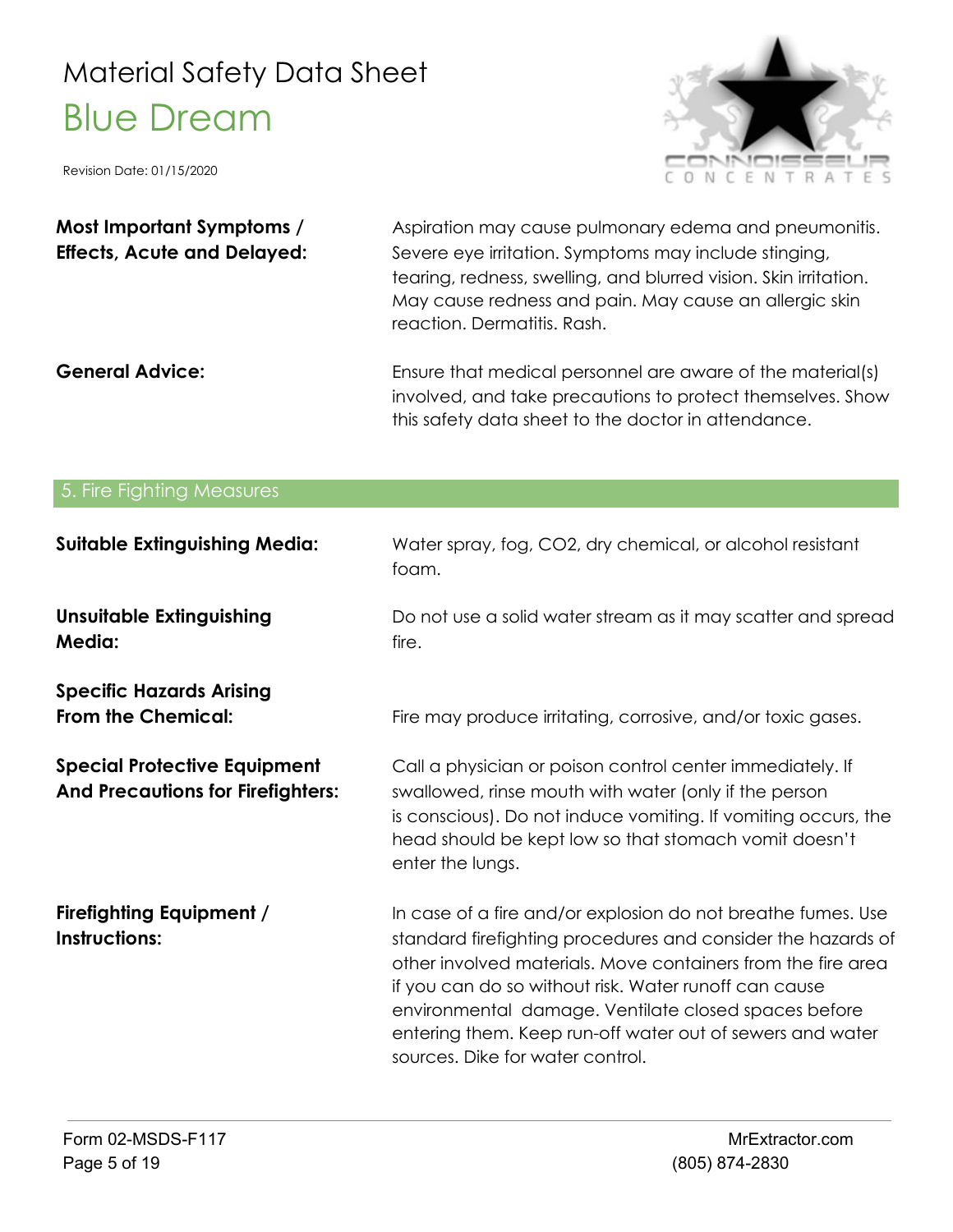Revision Date: 01/15/2020



Specific Methods: **Specific Methods:** Use water spray to cool unopened containers.

**General Fire Hazards:** Static charges generated by emptying package in or near flammable vapor may cause flash fire.

#### 6. Accidental Release Measures

| <b>Personal Precautions,</b><br><b>Protective Equipment and</b><br><b>Emergency Procedures:</b> | Keep unnecessary personnel away. Avoid contact with skin<br>or inhalation of spillage, dust, or vapor. Do not touch<br>damaged containers of spilled material unless wearing<br>appropriate protective clothing. Ventilate closed spaces<br>before entering them. Eliminate all sources of ignition.                                                                                                                                                                                                                                                                                                                                                                                                                                                                                                                                                                                                                                                                                                                                                                         |
|-------------------------------------------------------------------------------------------------|------------------------------------------------------------------------------------------------------------------------------------------------------------------------------------------------------------------------------------------------------------------------------------------------------------------------------------------------------------------------------------------------------------------------------------------------------------------------------------------------------------------------------------------------------------------------------------------------------------------------------------------------------------------------------------------------------------------------------------------------------------------------------------------------------------------------------------------------------------------------------------------------------------------------------------------------------------------------------------------------------------------------------------------------------------------------------|
| <b>Methods and Materials for</b><br><b>Containment and Cleaning Up:</b>                         | Eliminate all ignition sources (no smoking, flares, sparks, or<br>flames in immediate area). Stop the flow of material, if this is<br>without risk. Dike the spilled material, where this is possible.<br>Absorb with inert absorbent such as dry clay, sand, or<br>diatomaceous earth, commercial sorbents, or recover using<br>pumps. The product is immiscible with water and will spread<br>on the water surface. Large spills: stop the flow of material, if<br>this is without risk. Dike the spilled material, where this is<br>possible. Cover with plastic sheet to prevent spreading.<br>Prevent products from entering drains. Absorb in vermiculite,<br>dry sand, or earth and place it into containers. Small spills:<br>Wipe up with absorbent material (e.g. cloth, fleece). Clean<br>surface thoroughly to remove residual contamination.<br>Never return spills in original containers for re-use. This<br>material and it's container must be disposed of as hazardous<br>waste. Collect and dispose of spillage as indicated in<br>section 13 of the SDS. |
| <b>Environmental Precautions:</b>                                                               | Prevent further leakage or spillage if safe to do so. Do not<br>contaminate water. Avoid release to the environment.<br>Retain and dispose of contaminated wash water. Contact                                                                                                                                                                                                                                                                                                                                                                                                                                                                                                                                                                                                                                                                                                                                                                                                                                                                                               |
|                                                                                                 |                                                                                                                                                                                                                                                                                                                                                                                                                                                                                                                                                                                                                                                                                                                                                                                                                                                                                                                                                                                                                                                                              |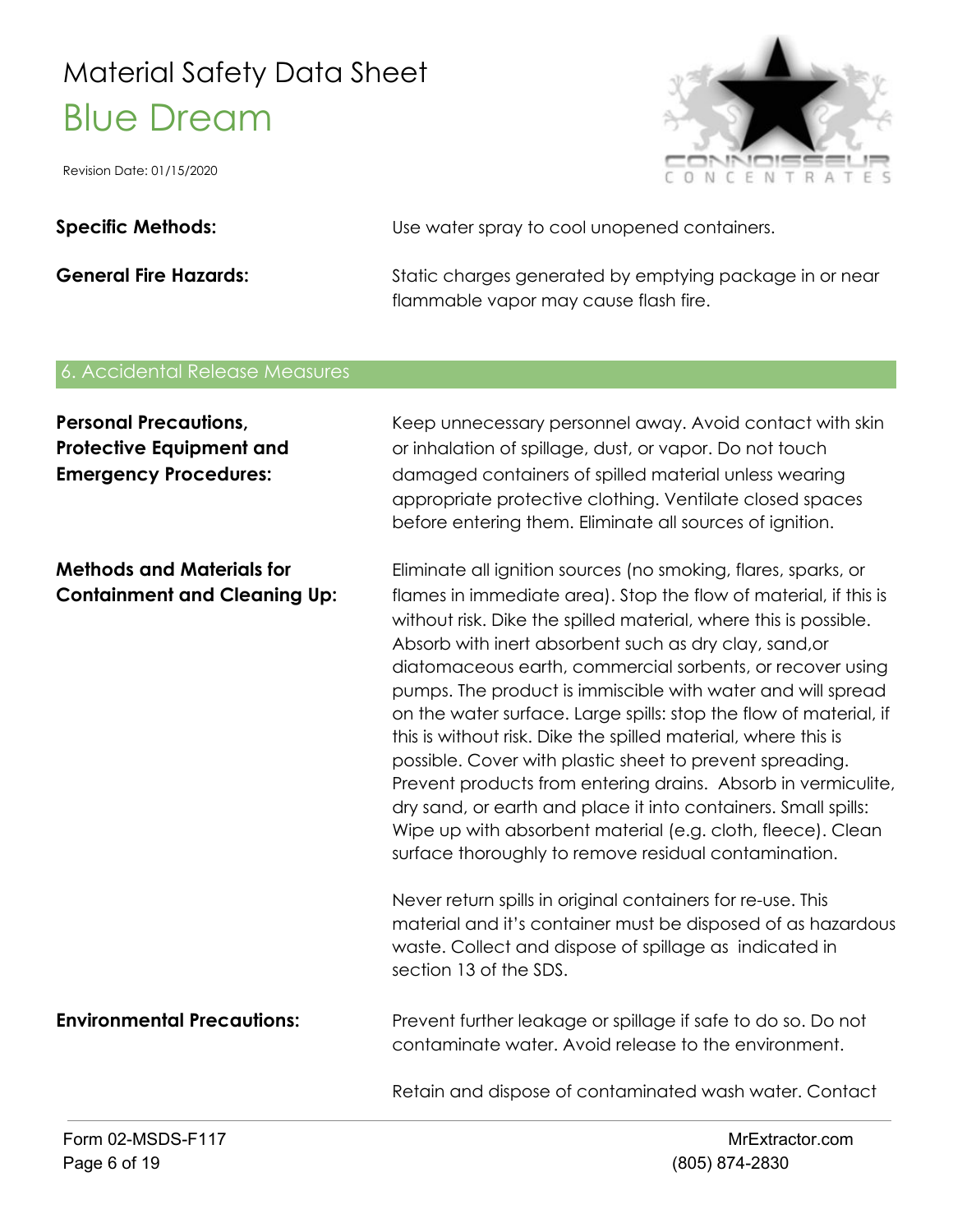Revision Date: 01/15/2020



local authorities in case of spillage to drain/aquatic environment.

#### 7. Handling and Storage

| <b>Precautions for Safe</b>         | Do not handle or store near an open flame, heat, or other                                                                                                                        |
|-------------------------------------|----------------------------------------------------------------------------------------------------------------------------------------------------------------------------------|
| Handling:                           | source of ignition. Take precautionary measures against                                                                                                                          |
|                                     | static discharges. All equipment used when handling the<br>products must be grounded. Avoid breathing vapor. Avoid<br>contact with the eyes, skin, and clothing. Avoid prolonged |
|                                     | exposure. Wash thoroughly after handling.                                                                                                                                        |
| <b>Conditions for Safe Storage,</b> | Keep the container closed. Handle containers with care.                                                                                                                          |
| Including any Incompatibilities:    | Open slowly in order to control possible pressure release.                                                                                                                       |
|                                     | Store in a cool, well-ventilated area.                                                                                                                                           |

#### 8. Exposure Control / Personal Protection

#### **Occupational Exposure Limits & US. ACGIH Threshold Limit Values:**

| <b>Material:</b>                                                                      | Specific chemical identities and/or exact percentage<br>(concentration) of composition has been withheld as a<br>trade secret.                                                                                                                     |
|---------------------------------------------------------------------------------------|----------------------------------------------------------------------------------------------------------------------------------------------------------------------------------------------------------------------------------------------------|
| Type:                                                                                 | <b>TWA</b>                                                                                                                                                                                                                                         |
| <b>Value:</b>                                                                         | 20 ppm                                                                                                                                                                                                                                             |
| <b>Biological Limit Values:</b><br><b>Appropriate Engineering</b><br><b>Controls:</b> | No biological exposure limits noted for the ingredient(s).<br>Use explosion proof ventilation equipment to stay below<br>exposure limits. Good general ventilation (typically 10 air<br>changes per hour) should be used. Ventilation rates should |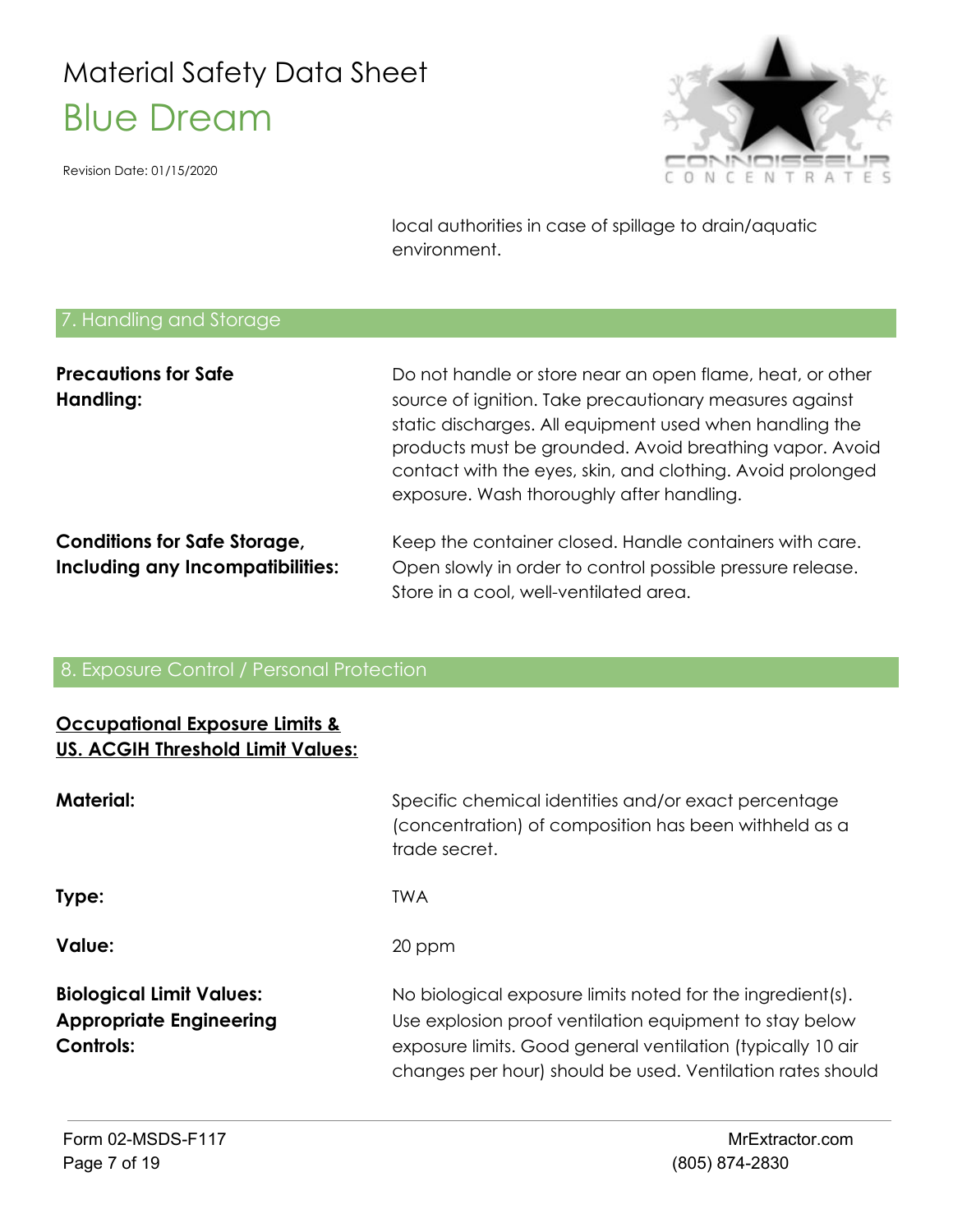Revision Date: 01/15/2020



|                                                                                            | be matched to conditions. If applicable, use process<br>enclosures, local exhaust ventilation, or other engineering<br>controls to maintain airborne levels below recommended<br>exposure limits. If exposure limits have not been established,<br>maintain airborne levels to an acceptable level. Adequate<br>ventilation should be provided so that exposure limits are not<br>exceeded. |
|--------------------------------------------------------------------------------------------|---------------------------------------------------------------------------------------------------------------------------------------------------------------------------------------------------------------------------------------------------------------------------------------------------------------------------------------------------------------------------------------------|
| <b>Individual Protection Measures,</b><br><b>Such as Personal Protective</b><br>Equipment: | Eye / Face protection wear safety glasses with side shields<br>(or goggles). Face shield is recommended.                                                                                                                                                                                                                                                                                    |
| <b>Skin Protection / Hand</b><br><b>Protection:</b>                                        | Chemical resistant gloves.                                                                                                                                                                                                                                                                                                                                                                  |
| Other:                                                                                     | Use of an impervious apron is recommended.                                                                                                                                                                                                                                                                                                                                                  |
| <b>Respiratory Protection:</b>                                                             | Respiratory protection not required. If ventilation is<br>insufficient, suitable respiratory protection must be provided.                                                                                                                                                                                                                                                                   |
| <b>Thermal Hazards:</b>                                                                    | Wear appropriate thermal protective clothing, when<br>necessary.                                                                                                                                                                                                                                                                                                                            |
| <b>General Hygiene</b><br><b>Considerations:</b>                                           | When using it, do not smoke. Keep away from food and<br>drink. Always observe good personal hygiene measures,<br>such as washing after handling the material and before<br>eating, drinking, and/or smoking. Routinely wash work<br>clothing and protective equipment to remove<br>contaminants. Contaminated work clothing should not be<br>allowed out of the workplace.                  |

#### 9. Physical and Chemical Properties

#### **Appearance:** Liquid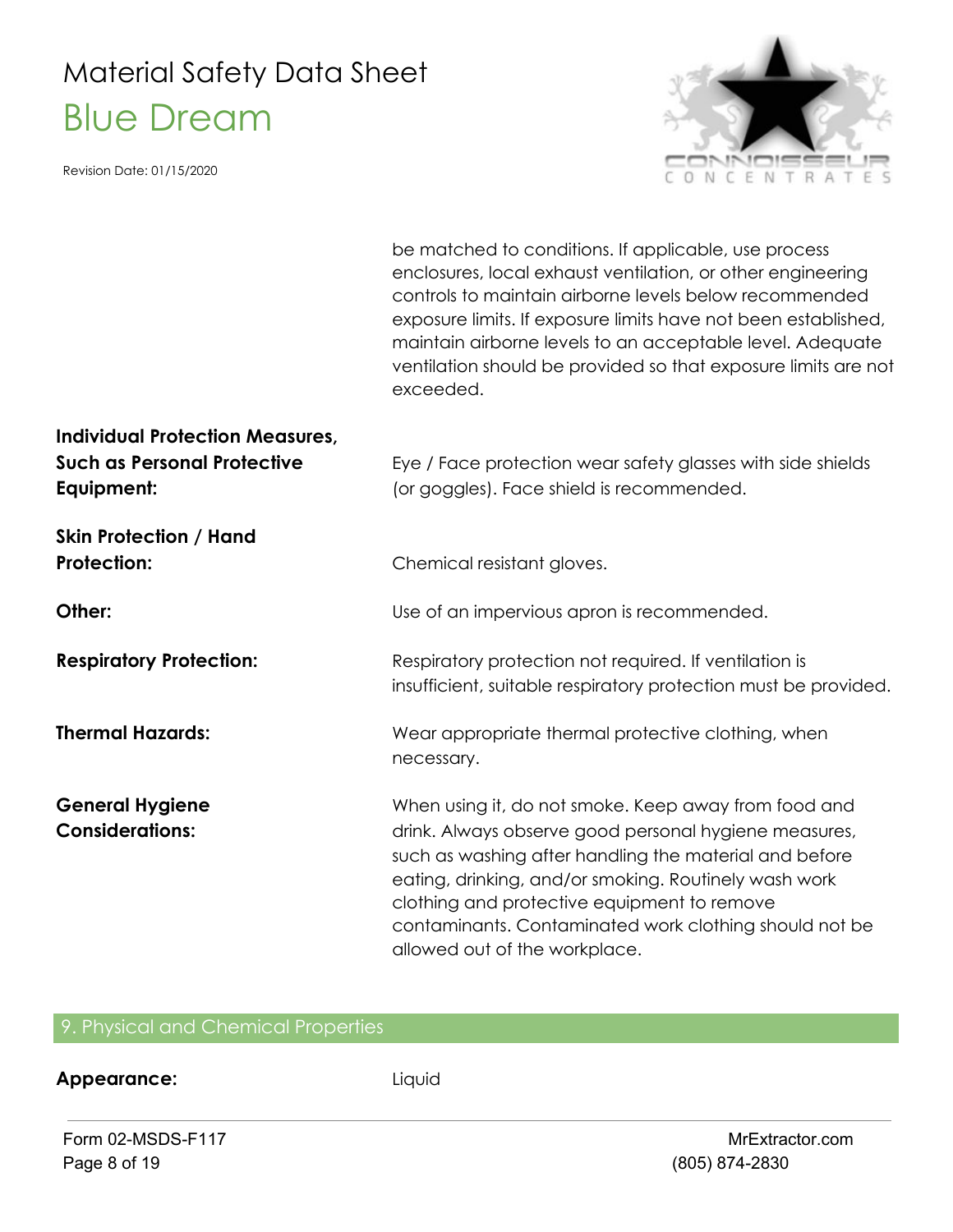Revision Date: 01/15/2020



| <b>Physical State:</b>               | Liquid form                          |
|--------------------------------------|--------------------------------------|
| Liquid Color:                        | Colorless to Pale Yellow             |
| Odor:                                | Earth and Pine                       |
| <b>Odor Threshold:</b>               | N/A                                  |
| pH:                                  | N/A                                  |
| <b>Melting Point/Freezing Point:</b> | $-80.5$ °F ( $-62.5$ °C)             |
| <b>Initial Boiling Point and</b>     |                                      |
| <b>Boiling Range:</b>                | 312.8°F (156°C) 101.325 kPa          |
| <b>Flash Point:</b>                  | 90.0°F (32.2°C)                      |
| <b>Closed Cup Evaporation Rate:</b>  | N/A                                  |
| Flammability (solid, gas):           | N/A                                  |
| <b>Upper / Lower Flammability</b>    |                                      |
| <b>Explosion Limits:</b>             | N/A                                  |
| <b>Vapor Pressure:</b>               | 22 - 24 mm Hg at 25°C                |
| <b>Vapor Density:</b>                | 4.7                                  |
| <b>Relative Density:</b>             | N/A                                  |
| Solubility (water):                  | Insoluble Partition                  |
| Coefficient (n-octanol/water):       | 4.83                                 |
| <b>Auto Ignition Temperature:</b>    | 491°F (255°C)                        |
| <b>Decomposition Temperature:</b>    | N/A                                  |
| <b>Viscosity:</b>                    | N/A                                  |
| <b>Other Information:</b>            | Density 0.86 g/cm3 estimated at 20°C |
| <b>Explosive Properties:</b>         | Not explosive                        |
| <b>Flammability Class:</b>           | Flammable                            |
| <b>IC estimated Molecular</b>        |                                      |
| Formula:                             | Formula 17                           |
| <b>Molecular Weight:</b>             | Refer to Spec Sheet                  |
| <b>Oxidizing Properties:</b>         | Not Oxidizing                        |
| <b>Specific Gravity:</b>             | 0.86 at 25°C                         |

#### 10. Stability and Reactivity

**Reactivity:** This product is stable and non-reactive under normal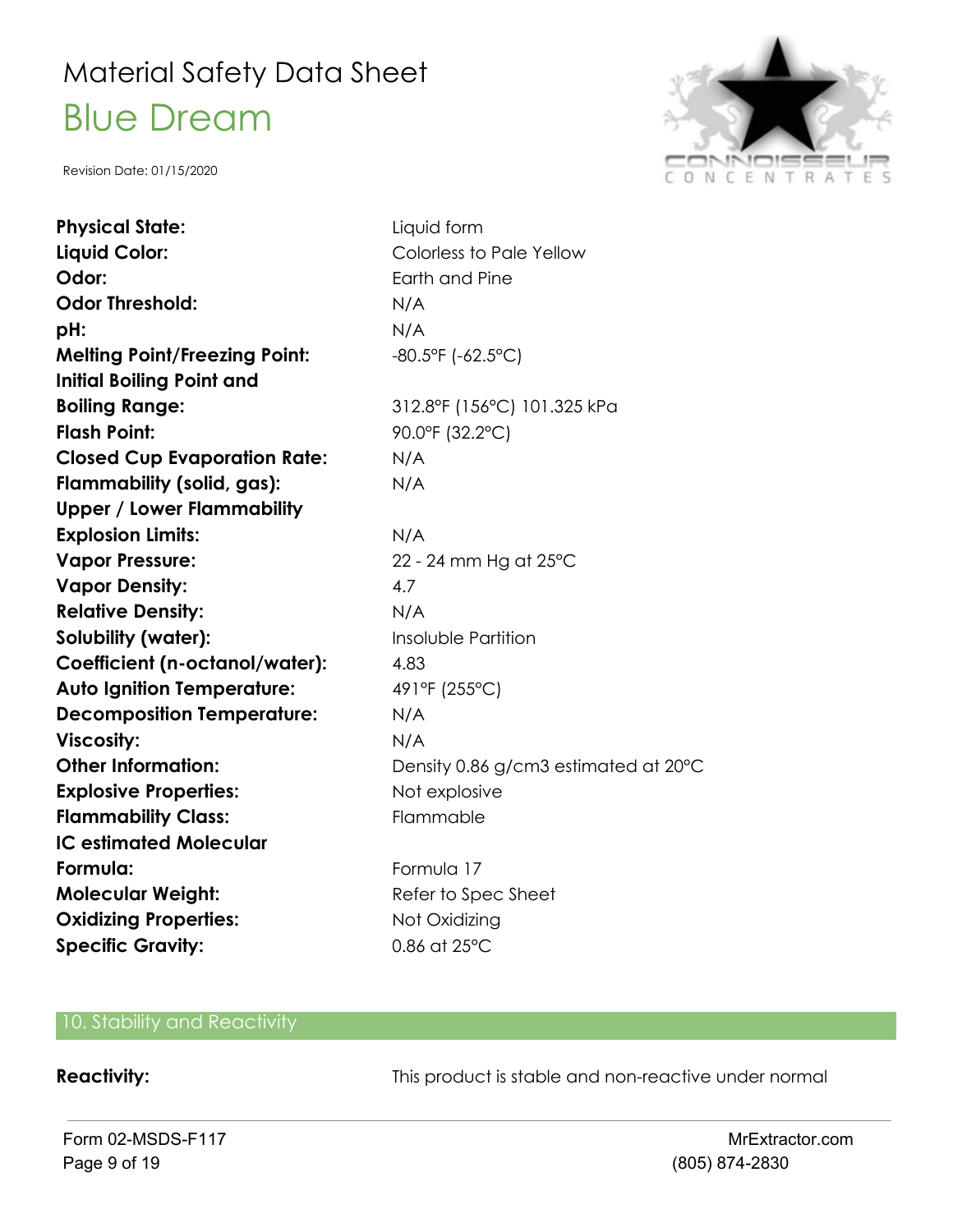Revision Date: 01/15/2020



|                                                     | conditions of use, storage, and transport.                                                                    |
|-----------------------------------------------------|---------------------------------------------------------------------------------------------------------------|
| <b>Chemical Stability:</b>                          | Material is stable under normal conditions.                                                                   |
| <b>Possibility of Hazardous</b><br><b>Reaction:</b> | No dangerous reaction under conditions of normal use.                                                         |
| <b>Conditions to Avoid:</b>                         | Avoid heat, sparks, open flames, and other ignition sources.<br>Avoid temperatures exceeding the flash point. |
| <b>Incompatible Materials:</b>                      | Strong oxidizing agents.                                                                                      |
| <b>Hazardous Decomposition</b><br><b>Products:</b>  | No hazardous decomposition products if stored and<br>handled as indicated:                                    |

#### 11. Toxicological Information

#### **Information on Likely Routes of Exposure:**

| Inhalation:                                                                                        | Prolonged inhalation may be harmful.                                                                                                                                                                                                                                        |
|----------------------------------------------------------------------------------------------------|-----------------------------------------------------------------------------------------------------------------------------------------------------------------------------------------------------------------------------------------------------------------------------|
| Eye Contact:                                                                                       | Causes mild/serious eye irritation.                                                                                                                                                                                                                                         |
| <b>Skin Contact:</b>                                                                               | Causes skin irritation. May cause an allergic skin reaction.                                                                                                                                                                                                                |
| Ingestion:                                                                                         | May be harmful if swallowed. Droplets of the product<br>aspirated into the lungs through ingestion or vomiting may                                                                                                                                                          |
|                                                                                                    | cause a serious chemical pneumonia.                                                                                                                                                                                                                                         |
| <b>Symptoms Related to the</b><br>Physical, Chemical, and<br><b>Toxicological Characteristics:</b> | Aspiration may cause pulmonary edema and<br>pneumonitis. Severe eye irritation. Symptoms may include<br>stinging, tearing, redness, swelling, and blurred vision. Skin<br>irritation. May cause redness and pain. May cause an<br>allergic skin reaction. Dermatitis. Rash. |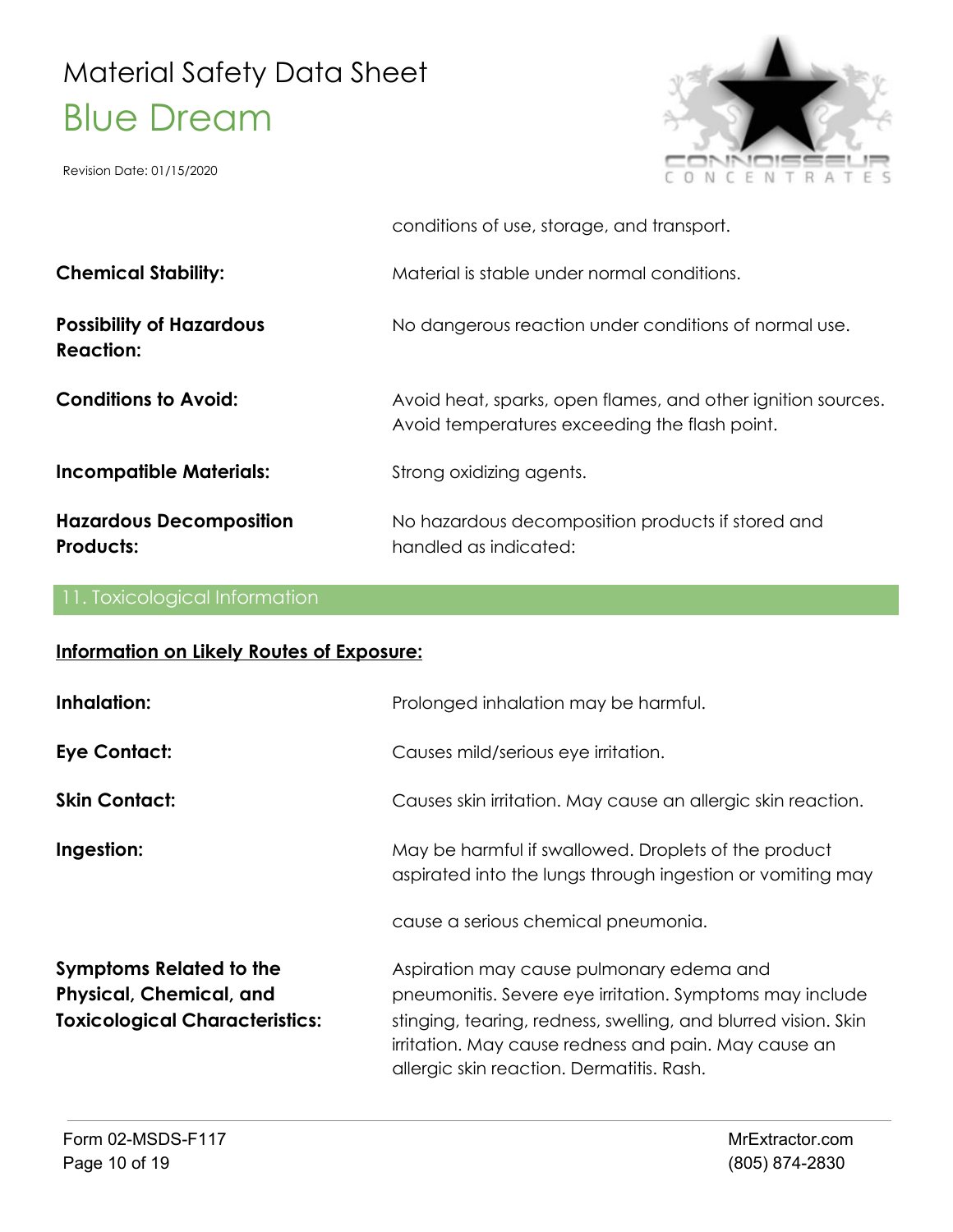

| <b>Acute Toxicity:</b>                                                                  | May be fatal if swallowed and enters the airways.                                                                   |
|-----------------------------------------------------------------------------------------|---------------------------------------------------------------------------------------------------------------------|
| Product:                                                                                | Dermal LD50.                                                                                                        |
| <b>Species:</b>                                                                         | Rabbit.                                                                                                             |
| <b>Test Results:</b>                                                                    | >5000 mg/kg.                                                                                                        |
| <b>Skin Corrosion / Irritation:</b>                                                     | Causes skin irritation.                                                                                             |
| Serious Eye Damage / Eye<br>Irritation:                                                 | Causes serious eye irritation.                                                                                      |
| <b>Respiratory or Skin</b><br><b>Sensitization Respiratory</b><br><b>Sensitization:</b> | Not a respiratory sensitizer.                                                                                       |
| <b>Skin Sensitization:</b>                                                              | May cause an allergic skin reaction.                                                                                |
| <b>Germ Cell Mutagenicity:</b>                                                          | No data available to indicate product or any components<br>present at greater than 0.1% are mutagenic or genotoxic. |
| <b>Carcinogenicity:</b>                                                                 | Not listed.                                                                                                         |
| <b>IARC Monographs. Overall</b><br><b>Evaluation of Carcinogenicity:</b>                | Not listed.                                                                                                         |
| <b>OSHA Specifically Regulated</b><br><b>Substances (29 CFR 1910.1001-</b><br>$1052$ :  | Not Regulated.                                                                                                      |
| <b>US National Toxicology</b><br>Program (NTP) Report on                                |                                                                                                                     |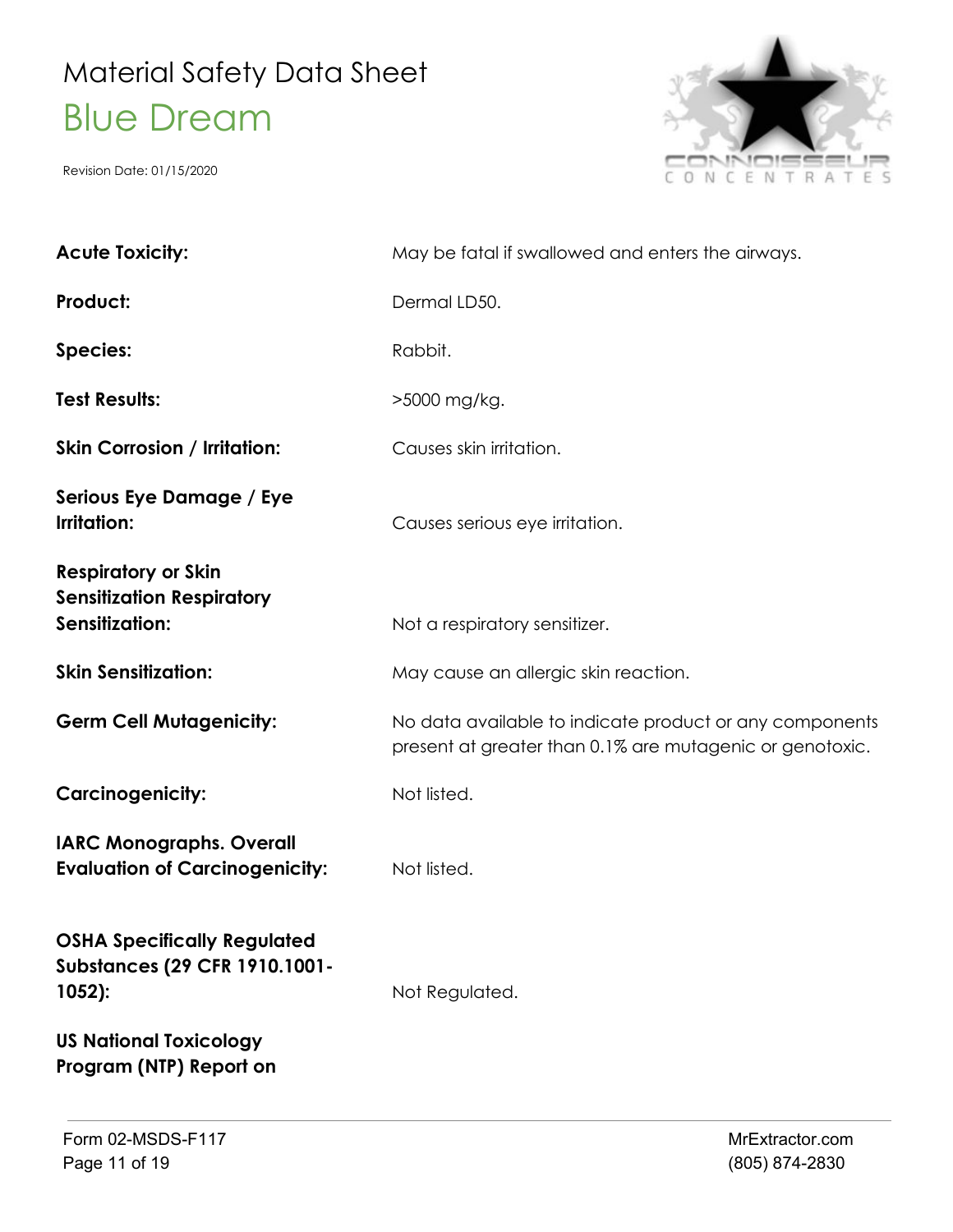

| <b>Carcinogens:</b>                                                | Not listed.                                                                     |
|--------------------------------------------------------------------|---------------------------------------------------------------------------------|
| <b>Reproductive Toxicity:</b>                                      | This product is not expected to cause reproductive or<br>developmental effects. |
| <b>Specific Target Organ Toxicity -</b><br><b>Single Exposure:</b> | Not classified.                                                                 |
| <b>Aspirational Hazard:</b>                                        | May be fatal if swallowed and enters the airways.                               |
| <b>Chronic Effects:</b>                                            | Prolonged inhalation may be harmful.                                            |

|  | 12. Ecological Information |
|--|----------------------------|
|  |                            |

| <b>Ecotoxicity:</b>                                              | Very toxic to aquatic life with long lasting effects.                                                                                                           |
|------------------------------------------------------------------|-----------------------------------------------------------------------------------------------------------------------------------------------------------------|
| <b>Aquatic:</b>                                                  | Crustacea LC50 Fish LC50.                                                                                                                                       |
| <b>Species:</b>                                                  | Daphnia magna                                                                                                                                                   |
| <b>Test Results:</b>                                             | 41 mg/l, 48 hours                                                                                                                                               |
| <b>Aquatic:</b>                                                  | Fish LC50                                                                                                                                                       |
| <b>Species:</b>                                                  | Fathead minnow (Pimephales promelas)                                                                                                                            |
| <b>Test Results:</b>                                             | 0.28 mg/l, 96 hours                                                                                                                                             |
| <b>Persistence and Degradability</b><br><b>Biodegradability:</b> | Biotic. Aerobic Result: Readily biodegradable.                                                                                                                  |
| <b>Bioaccumulative Potential:</b>                                | Partition coefficient n-octanol / water (log Kow) 4.83.                                                                                                         |
| <b>Mobility in Soil:</b>                                         | No data available.                                                                                                                                              |
| <b>Other Adverse Effects:</b>                                    | No other adverse environmental effects (e.g. ozone<br>depletion, photochemical ozone creation potential,<br>endocrine disruption, global warming potential) are |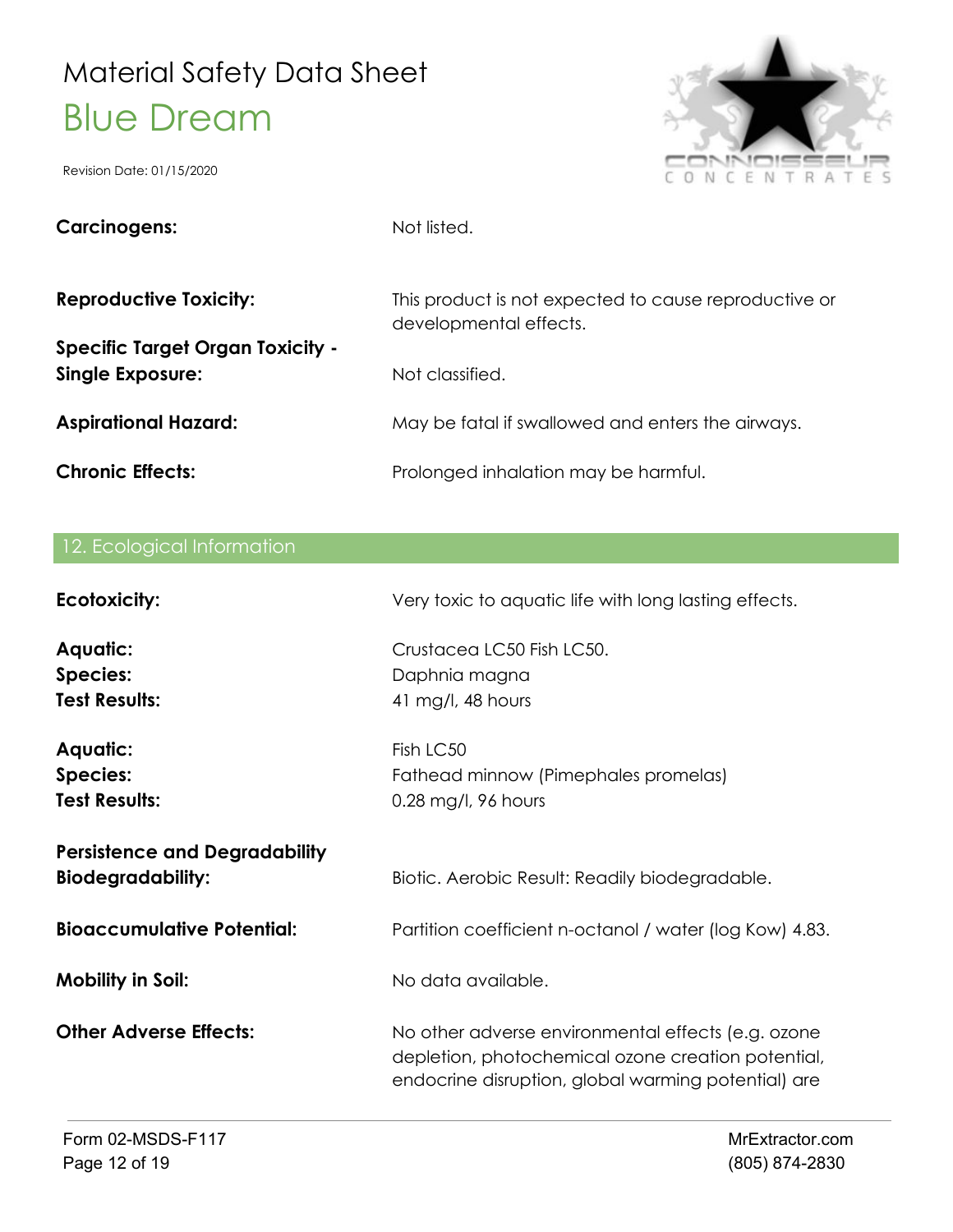Revision Date: 01/15/2020



expected from this component.

| 13. Disposal Considerations                             |                                                                                                                                                                                                                                                                                                                                 |
|---------------------------------------------------------|---------------------------------------------------------------------------------------------------------------------------------------------------------------------------------------------------------------------------------------------------------------------------------------------------------------------------------|
| <b>Disposal Instructions:</b>                           | Do not discharge into drains, water courses or onto the<br>ground. Do not allow this material to drain into sewers/water<br>supplies. Do not contaminate ponds, waterways, or ditches<br>with chemical or used containers. Dispose of<br>contents/container in accordance with<br>local/regional/national/international groups. |
| <b>Local Disposal Regulations:</b>                      | Dispose in accordance with all applicable regulations.                                                                                                                                                                                                                                                                          |
| <b>Hazardous Waste Code:</b>                            | Not established.                                                                                                                                                                                                                                                                                                                |
| <b>Waste from Residues / Unused</b><br><b>Products:</b> | Empty containers or liners may retain some product residues.<br>This material and its container must be disposed of in a safe<br>manner (see Disposal Instructions).                                                                                                                                                            |
| <b>Contaminated Packaging:</b>                          | Since emptied containers may retain product residue, follow<br>label warnings even after the container is emptied. Empty<br>containers should be taken to an approved waste handling<br>site for recycling or disposal.                                                                                                         |

#### 14. Transport Information

| AND:                               |                             |
|------------------------------------|-----------------------------|
| <b>UN Number:</b>                  | 1197                        |
| <b>UN Proper Shipping Names:</b>   | Extracts, Flavoring, Liquid |
| <b>Transport Hazard Class(es):</b> | З                           |
| <b>Subsidiary Class(es):</b>       | Packing Group III           |
| <b>Environmental Hazards:</b>      | Yes                         |
| <b>Labels Required:</b>            | 3                           |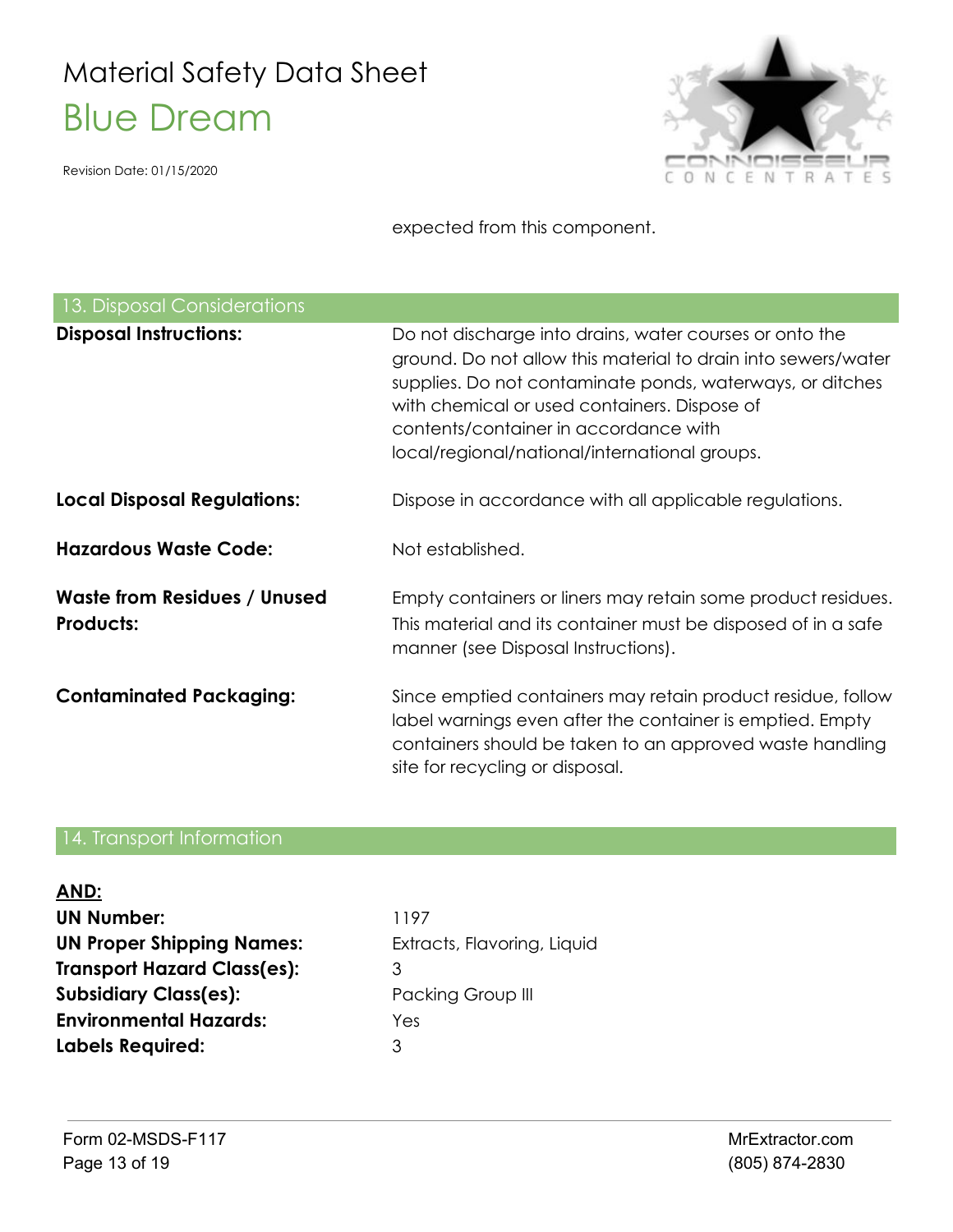Revision Date: 01/15/2020

#### **ADR:**

**UN Number:** 1197 **UN Proper Shipping Names:** Extracts, Flavoring, Liquid **Transport Hazard Class(es):** 3 **Subsidiary Class(es):** Packing Group III **Environmental Hazards:** Yes **Labels Required:** 3

#### **RID:**

| 1197                     |
|--------------------------|
| Extracts, Flavoring      |
| 3                        |
| <b>Packing Group III</b> |
| Yes                      |
| 3                        |
| Read safety instru       |
|                          |

#### **DOT BULK:**

**UN Number:** 1197 **UN Proper Shipping Name:** Extracts, Flavoring, Liquid **Transport Hazard Class(es):** 3 **Subsidiary Class(es):** Packing Group III **Environmental Hazards:** Yes **Marine Pollutant:** Yes **Labels Required:** Yes

#### **DOT:**

**NON-BULK UN Number:** 1197 **UN Proper Shipping Name:** Extracts, Flavoring, Liquid **Transport Hazard Class(es):** 3 **Subsidiary Class(es):** Packing Group III **Environmental Hazards:** Yes

g, Liquid **Special Precautions for User:** Read safety instructions, SDS, and emergency procedures before handling.

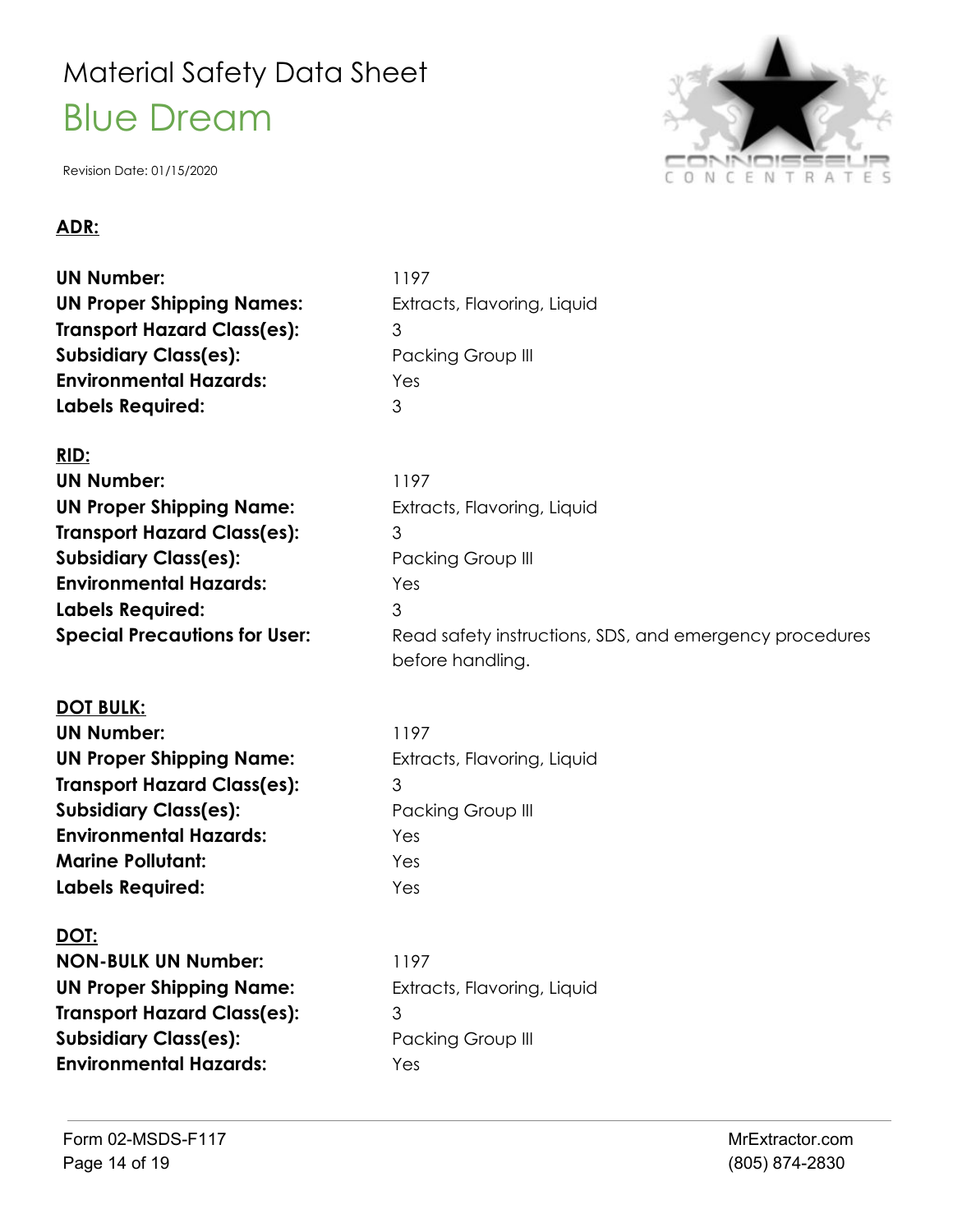Revision Date: 01/15/2020



| <b>Maine Pollutant:</b>             | Yes                                                                         |
|-------------------------------------|-----------------------------------------------------------------------------|
| <b>Packaging Exceptions:</b>        | 150                                                                         |
| <b>Packaging Non-Bulk:</b>          | 203                                                                         |
| <b>Labels Required:</b>             | 3                                                                           |
| <b>Special Precaution for User:</b> | Read safety instructions, SDS, and emergency procedures<br>before handling. |

#### **IMDG**

| <b>UN Number:</b>                  | 1197  |
|------------------------------------|-------|
| <b>UN Proper Shipping Name:</b>    | Extra |
| <b>Transport Hazard Class(es):</b> | 3     |
| <b>Subsidiary Class(es):</b>       | Pack  |
| <b>Environmental Hazards:</b>      | Yes   |
| <b>Marine Pollutant:</b>           | Yes   |
| <b>Labels Required:</b>            | 3     |
| Transport in bulk according to     |       |
| Annex II of MARPOL 73/78 and       |       |
| the IBC Code:                      | Not c |

Extracts, Flavoring, Liquid **Packing Group III** 

Not applicable.



Marine Pollutant

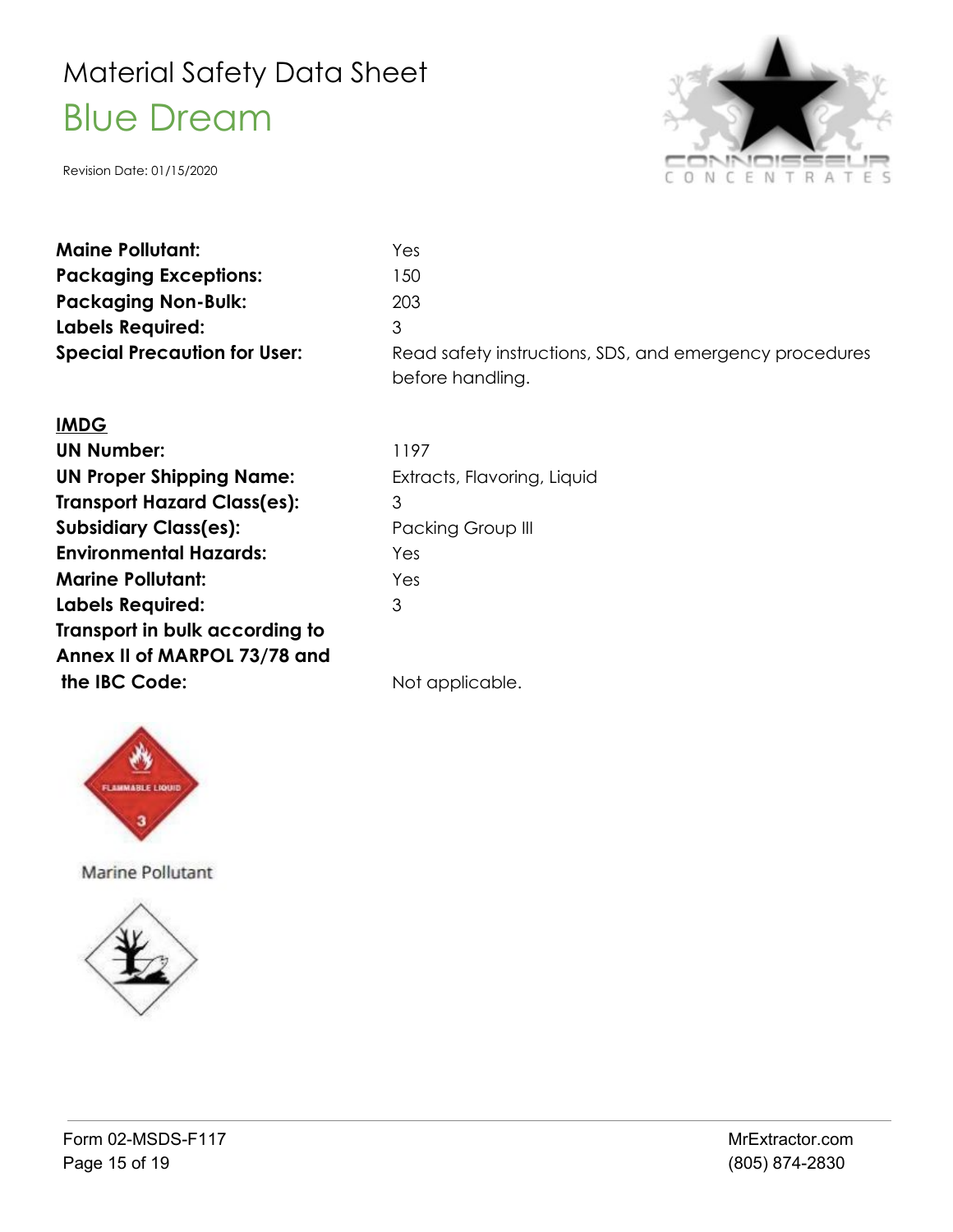

| 15. Regulatory Information                                                                                                                                           |                                                                                                                                                                                                                                                               |
|----------------------------------------------------------------------------------------------------------------------------------------------------------------------|---------------------------------------------------------------------------------------------------------------------------------------------------------------------------------------------------------------------------------------------------------------|
| <b>US Federal Regulations:</b>                                                                                                                                       | This product is a "Hazardous Chemical" as defined by the<br>OSHA Hazard Communication Standard, 29 CFR 1910.1200.                                                                                                                                             |
| <b>CERCLA Hazardous Substance</b><br>List (40 CFR 302.4):<br><b>SARA 304 Emergency Release</b><br><b>Notification:</b><br><b>US. OSHA Specifically</b>               | Not listed.<br>Not regulated.                                                                                                                                                                                                                                 |
| <b>Regulated Substances (29 CFR</b><br>1910.1001-1050):<br><b>TSCA Section 12(b) Export</b><br>Notification (40 CFR 707,                                             | Not available.                                                                                                                                                                                                                                                |
| Subpt. D):                                                                                                                                                           | Not regulated.                                                                                                                                                                                                                                                |
| <b>Superfund Amendments and</b><br><b>Reauthorization Act of 1986</b><br><u>(SARA):</u><br><b>SARA 302 Extremely</b>                                                 |                                                                                                                                                                                                                                                               |
| <b>Hazardous Substance:</b><br>SARA 311/312 Hazardous                                                                                                                | Not listed.                                                                                                                                                                                                                                                   |
| <b>Chemical:</b>                                                                                                                                                     | Yes                                                                                                                                                                                                                                                           |
| <b>Classified Hazard Categories</b><br>Flammable (gases, aerosols,<br>liquids, or solids):                                                                           | Acute toxicity (any route of exposure), acute toxicity<br>(any route of exposure), skin corrosion or irritation,<br>serious eye damage or eye irritation, respiratory or skin<br>sensitization, aspiration hazard, hazard not otherwise<br>classified (HNOC). |
| SARA 313 (TRI reporting):                                                                                                                                            | Not regulated.                                                                                                                                                                                                                                                |
| <b>Other Federal Regulations:</b><br><b>Clean Air Act (CAA) Section</b><br><b>112 Hazardous Air Pollutants</b><br>(HAPs) List:<br><b>Clean Air Act (CAA) Section</b> | Not regulated.                                                                                                                                                                                                                                                |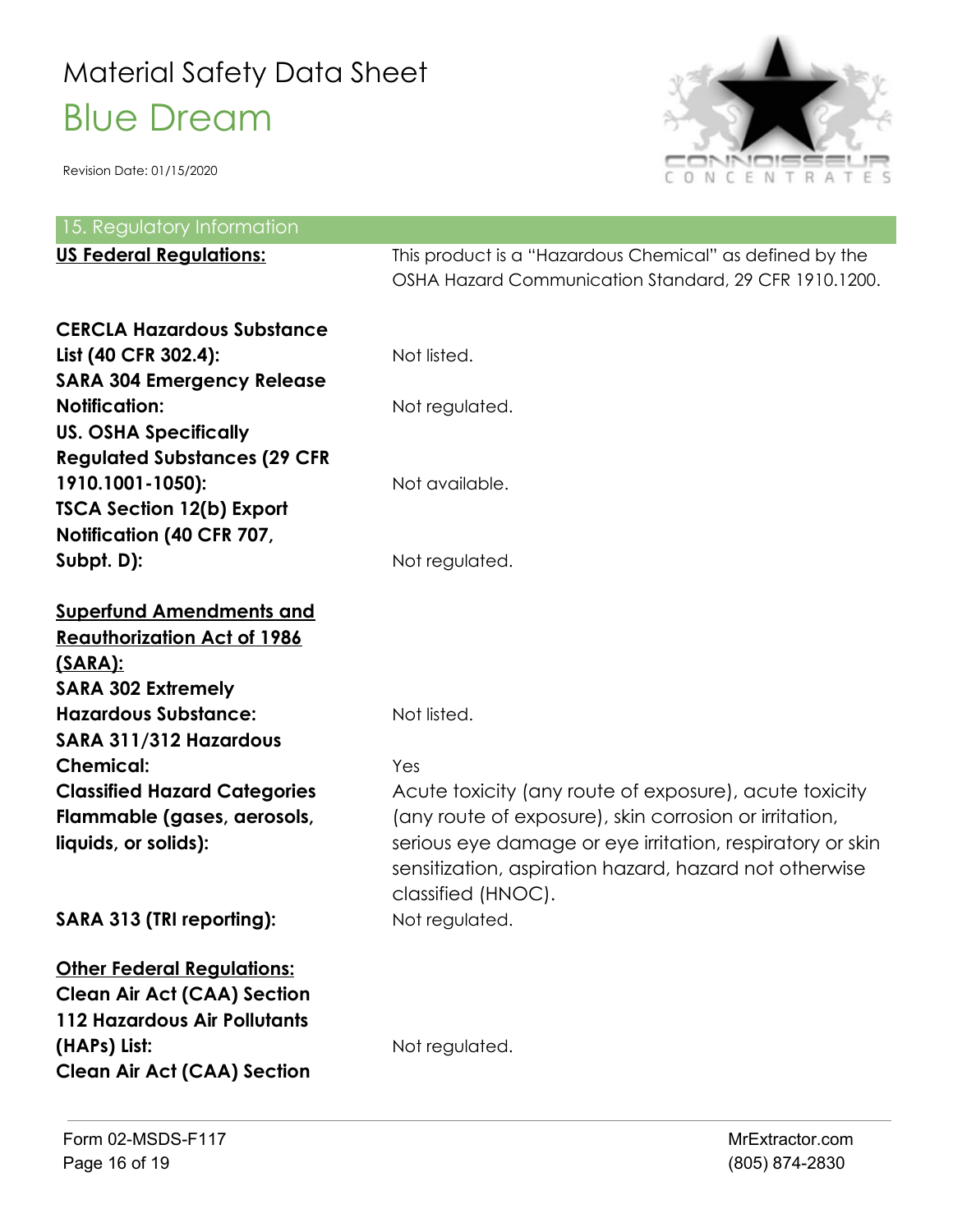Revision Date: 01/15/2020



| 112(r) Accidental Release                 |                |
|-------------------------------------------|----------------|
| <b>Prevention (40CFR 68.130):</b>         | Not regulated. |
| Safe Drinking Water Act (SDWA):           | Not regulated. |
| <u>US State Regulation:</u>               |                |
| <b>California Proposition 65 -</b>        |                |
| <b>Carcinogens &amp; Reproductive</b>     |                |
| <b>Toxicity (CRT): Listed Substance:</b>  | Not listed.    |
| <b>International Inventories</b>          |                |
| Country(s) or Region inventory            |                |
| On Inventory:                             |                |
| <b>Australian Inventory of Chemical</b>   |                |
| <b>Substances (AICS):</b>                 | Yes            |
| <b>Canada Domestic Substances</b>         |                |
| List (DSL):                               | Yes            |
| <b>Canada Non-Domestic</b>                |                |
| <b>Substances List (NDSL):</b>            | No             |
| <b>China Inventory of Existing</b>        |                |
| <b>Chemical Substances in China</b>       |                |
| (IECSC):                                  | Yes            |
| <b>Europe European Inventory</b>          |                |
| <b>Of Existing Commercial Chemical</b>    |                |
| <b>Substances (EINECS):</b>               | Yes            |
| <b>European List of Notified Chemical</b> |                |
| <b>Substances (ELINCS):</b>               | Yes            |
| <b>Japan Inventory of Existing</b>        |                |
| <b>And New Chemical Substances</b>        |                |
| (ENCS):                                   | Yes            |
| <b>Korea Existing Chemical List</b>       |                |
| $(ECL)$ :                                 | Yes            |
| <b>New Zealand Inventory:</b>             | Yes            |

**Philippine Inventory of Chemicals**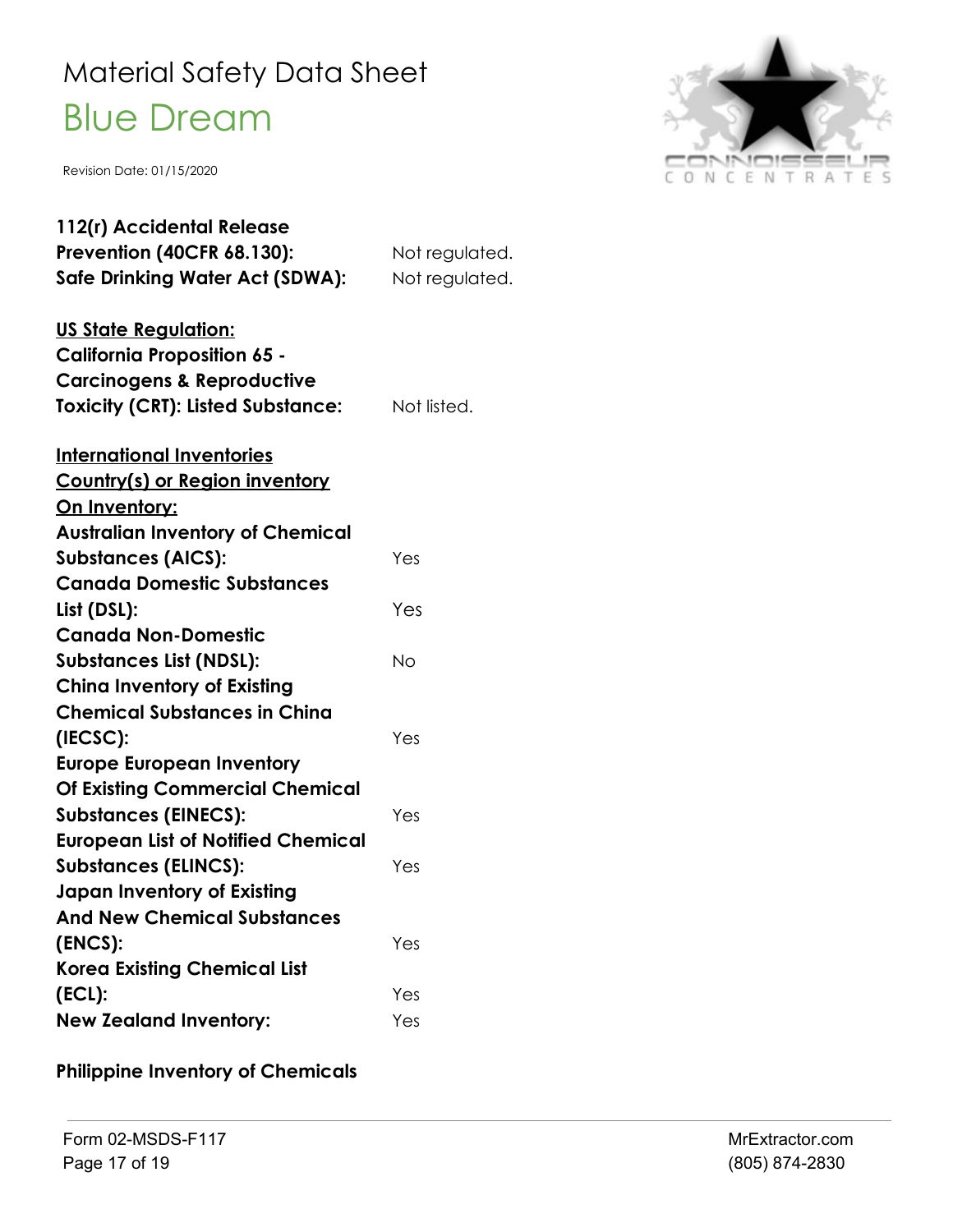Revision Date: 01/15/2020



**And Chemical Substances (PICCS):** Yes **Taiwan Toxic Chemical Substances (TCS):** Yes **United States and Puerto Rico**

#### **Toxic Substance Control Act (TCSA) Inventory:** Yes

\*A "Yes" indicates that all components of this product comply with the inventory requirements administered by the governing country(s)

\*\*A "No" indicates that one or more components of the product are not listed or exempt from listing on the inventory administered by the governing country(s).

#### 16. Other Information

| <b>Issue Date:</b>      | 06/24/19 |
|-------------------------|----------|
| <b>HMIS Rating:</b>     | Health 2 |
| Flammability:           | 3        |
| <b>Physical Hazard:</b> | O        |

**Disclaimer:** Disclaimer Blended LLC cannot anticipate all conditions under which this information and its product, or the products of other manufacturers in combination with its product, may be used. It is the user's responsibility to ensure safe conditions for handling, storage and disposal of the product, and to assume liability for loss, injury, damage or expense due to improper use. The information in the sheet was written based on the best knowledge and experience currently available. The above information relates only to this product and not to its use in combination with any other material or any particular process and is designed only as guidance for the safe handling, use, processing, storage, transportation, and disposal and should not be considered as a guarantee or quality specification. This product has not been derived from US Federal or State regulated substances. This product has not been evaluated for safe use in e-cigarettes or any vaping application where the product(s) is/are intentionally vaporized and inhaled in its pure form. Blended LLC has performed no testing on these products in e-cig/vaping applications in its pure form. It is the sole responsibility of the individual(s) purchasing this product to assess its safety in the final application. The above information relates only to this product and not to its use in combination with any other material or any particular process and is designed only as guidance for the safe handling, use, processing, storage, transportation, disposal, and should not be considered as a guarantee or quality specification. The above information is based on data provided by and